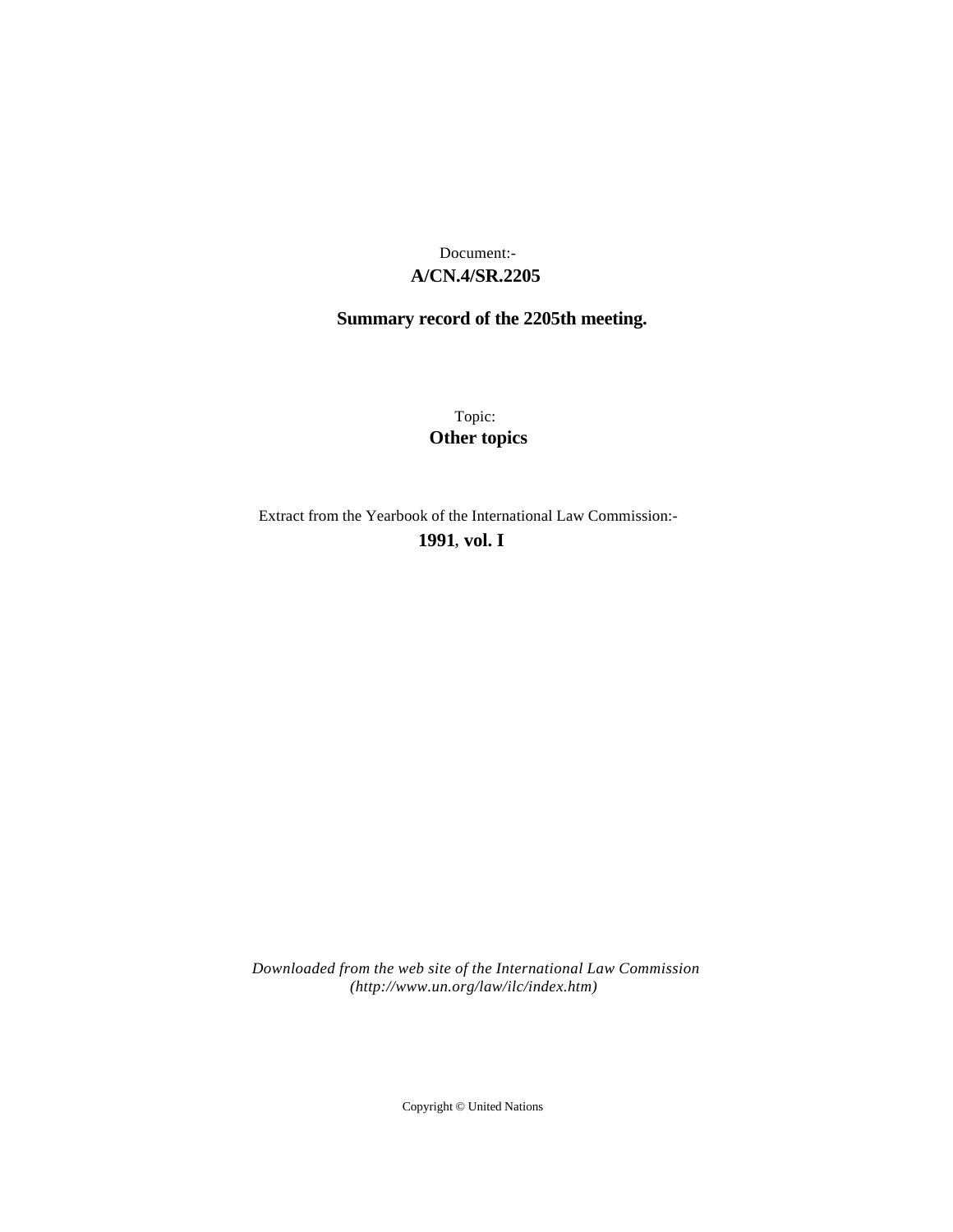# **INTERNATIONAL LAW COMMISSION**

## **SUMMARY RECORDS OF THE FORTY-THIRD SESSION**

*Held at Geneva from 29 April to 19 July 1991*

#### **2205th MEETING**

*Monday, 29 April 1991, at 3.25 p.m.*

#### *Outgoing Chairman:* Mr. Jiuyong SHI

*Chairman:* Mr. Abdul G. KOROMA

*Present:* Prince Ajibola, Mr. Al-Baharna, Mr. Barsegov, Mr. Beesley, Mr. Calero Rodrigues, Mr. Graefrath, Mr. Hayes, Mr. Illueca, Mr. Jacovides, Mr. Mahiou, Mr. Njenga, Mr. Ogiso, Mr. Pawlak, Mr. Pellet, Mr. Razafindralambo, Mr. Roucounas, Mr. Sepúlveda Gutiérrez, Mr. Solari Tudela, Mr. Thiam, Mr. Tomuschat.

#### **Opening of the session**

1. The OUTGOING CHAIRMAN declared open the forty-third session of the International Law Commission and welcomed the members of the Commission.

#### **Statement by the outgoing Chairman**

2. The OUTGOING CHAIRMAN said that he had represented the Commission at the forty-fifth session of the General Assembly and introduced to the Sixth Committee the Commission's report on the work of its fortysecond session.<sup>1</sup> In his statement on that occasion,<sup>2</sup> he had indicated the specific issues on which the Commission particularly sought the views of Governments and had briefly explained the draft articles provisionally adopted.

3. The General Assembly had much appreciated the work accomplished during the Commission's fortysecond session, in particular on the question of a possible international criminal jurisdiction and on the Commission's long-term programme of work. The many comments, ideas and suggestions voiced by delegations, which were reflected in the summary records of the Sixth Committee and in the topical summary prepared by the secretariat (A/CN.4/L.456), would certainly help the Commission to find workable solutions to the complex issues confronting it, solutions which could reconcile the conflicting positions and interests of States. However, the Sixth Committee had displayed some unease about the pace of the Commission's work on two topics: State responsibility and international liability. Some delegations would like to have a "state of the topic" report on each of those questions, a suggestion he had promised to convey to the special rapporteurs concerned.

4. With regard to the working methods of the Commission and the relationship between its legal work and the political decisions taken by Governments and the General Assembly, some delegations had stressed the importance of a close and proper interrelationship between the Commission and its parent body. The ideas and proposals put forward in that connection were of course related to the sometimes blunt criticisms made by delegations about the length of and delay in issuing the Commission's report, the topics selected, and the efficiency and productivity of its work, and they should be viewed against the background of the discussions of the report in the Sixth Committee. From certain of those criticisms, he had concluded that the Planning Group and the Commission itself must allocate sufficient time for thorough consideration and an overall assessment of the programme, procedures and working methods of the Commission, taking into account the views expressed by delegations.

5. At the forty-second session, some members of the Commission, because of various other commitments,

<sup>1</sup> Reproduced in *Yearbook... 1990,* vol. II (Part Two), document A/45/10.

<sup>2</sup>  *Official Records of the General Assembly, Forty-fifth Session, Sixth Committee,* 23rd meeting, paras. 3 *et seq.*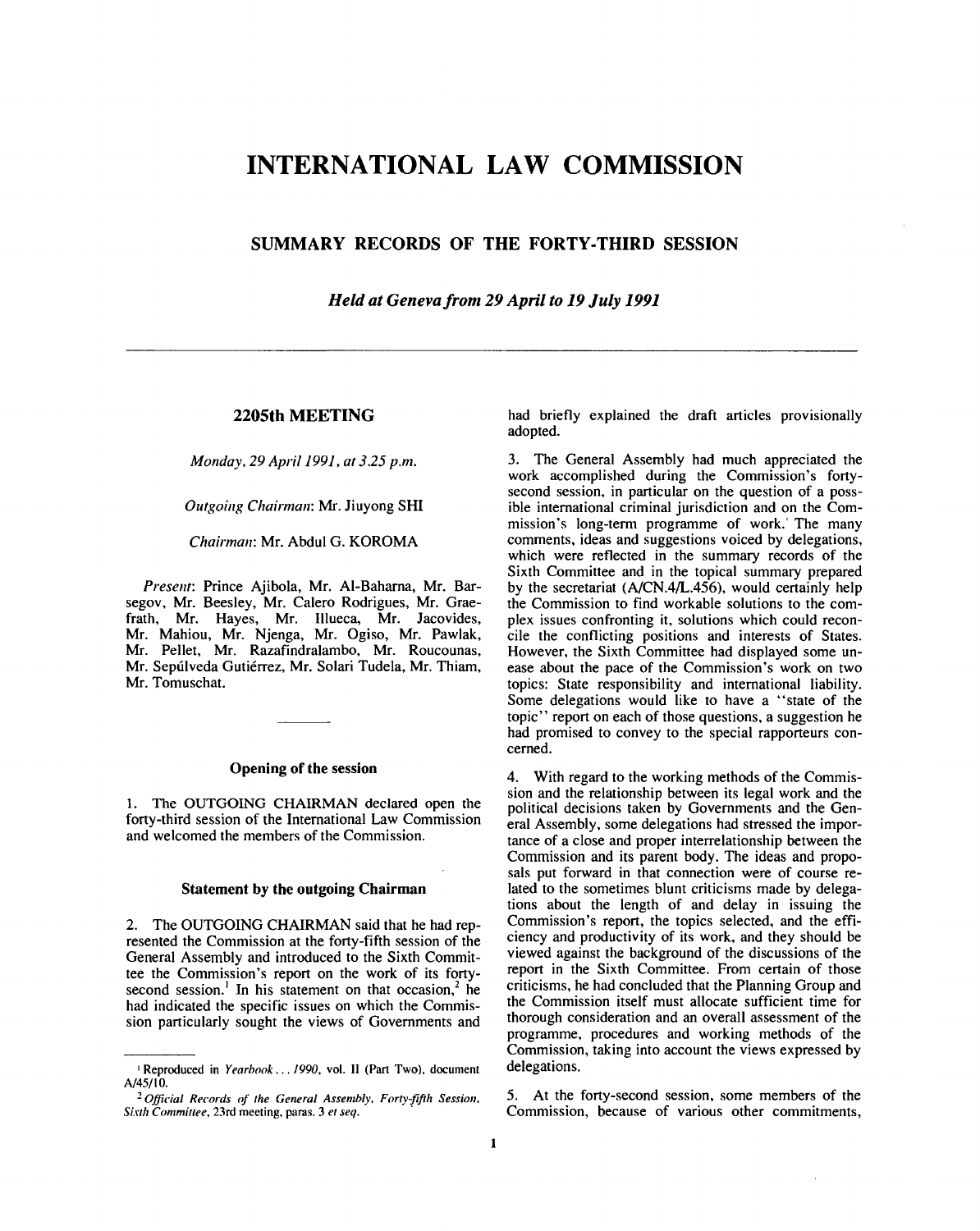had agreed only reluctantly that the Commission's annual sessions should begin as early as the end of April. He had drawn the attention of the Sixth Committee to that kind of difficulty and had also raised the matter with the Director of the Conference Services Division in Geneva, who had advised that the Commission might not enjoy an adequate level of conference servicing if the crucial last week of its work coincided with the last week of the session of the Economic and Social Council. Furthermore, the calendar of meetings in Geneva was extremely heavy during the summer months and left the Division little room for flexibility, particularly in view of the drastic cuts in resources since 1990. It thus seemed that the postponement of the start of the Commission's sessions until May would run into practical difficulties, but that should not prevent it from seeking a solution acceptable to all its members.

6. He then reviewed the resolutions adopted by the General Assembly which concerned the work of the Commission. In resolution 45/41 of 28 November 1990, the Assembly had once again invited the Commission to request its special rapporteurs to attend the discussion of the topics for which they were responsible, but it also requested the Commission to report to it on the results of the arrangement allowing for two weeks of concentrated work in the Drafting Committee at the beginning of the forty-third session. However, as the Sixth Committee had itself acknowledged, such an arrangement was an internal matter for the Commission. He therefore thought that, in order to avoid any misunderstanding, matters of that kind should in future not appear in the report submitted to the General Assembly.

7. In its resolution 45/43, of the same date, the Assembly had expressed its satisfaction at the useful informal consultations held at its forty-fifth session on the draft articles on the status of the diplomatic courier and the diplomatic bag not accompanied by diplomatic courier and the subsequent procedure aimed at facilitating the reaching of a generally acceptable decision in that respect. The consultations, which had focused mainly on articles 17, 18 and 28, would be resumed at the Assembly's forty-sixth session.

8. The third resolution which concerned the Commission's work was resolution 45/40, also adopted on 28 November 1990, on the United Nations Decade of International Law, which contained the programme for the activities that would begin during the first term (1990- 1992) of the Decade. He trusted that the Planning Group, the Working Group on the long-term programme of work and the Commission itself would make their contributions to the Decade.

9. As part of its traditional policy of cooperation with other intergovernmental legal bodies, the Commission had been represented by Mr. Calero Rodrigues at the session of the Inter-American Juridical Committee, held in Rio de Janeiro in August 1990, and by Mr. Pellet at the session of the European Committee on Legal Cooperation held in Strasbourg in December 1990. He himself had attended the thirtieth session of the Asian-African Legal Consultative Committee held from 22 to 27 April 1991 in Cairo, where the discussions had produced many interesting ideas, one of which, on the topic of the jurisdictional immunities of States and their property, merited detailed consideration by the Commission. That concerned a point emphasized by one delegation to the effect that, as the State and the State enterprise were separate entities, the freezing of the assets of one of them should not mean the freezing of the assets of the other. He had also taken part in a symposium in Geneva from 28 February to 2 March 1991 on the topic of the international law of arms control and disarmament.

10. Prince AJIBOLA paid a tribute to the outgoing Chairman for the excellent work which he had done during his term of office and for the high standard of his statements in the various forums where he had represented the Commission.

#### **Election of officers**

11. The OUTGOING CHAIRMAN noted that negotiations were still in progress concerning the nomination of the Chairman of the forty-third session and proposed that the meeting should be suspended to allow for further consultations. For the present session, the Chairman should in principle come from the African Group and the First Vice-Chairman from the Group of Western European and Other States, with the other regional groups sharing the posts of Second Vice-Chairman, Chairman of the Drafting Committee and Rapporteur.

*The meeting was suspended at 3.50 p.m. and resumed at 5 p.m.*

*Mr. Koroma was elected Chairman by acclamation.*

*Mr. Koroma took the Chair.*

*Mr. Sepulveda Gutierrez was elected Second Vice-Chairman by acclamation.*

*Mr. Pawlak was elected Chairman of the Drafting Committee by acclamation.*

*Mr. Al-Baharna was elected Rapporteur by acclamation.*

12. The CHAIRMAN thanked the members of the Commission for the honour they had bestowed on him and announced that the Group of Western European and Other States would nominate its candidate for the post of First Vice-Chairman at a later stage.

#### **Adoption of the agenda (A/CN.4/434)**

13. The CHAIRMAN invited the Commission to adopt the preliminary agenda (A/CN.4/434).

*The agenda (A/CN.4/434) was adopted.*

<sup>3</sup> The report is to be found in *The international law of arms control and disarmament. Proceedings of a Symposium, Geneva. 28 February - 2 March 1991* (J. Dahlitz and D. Dicke, eds.). United Nations publication (Sales No. GV.E.91.0.14).